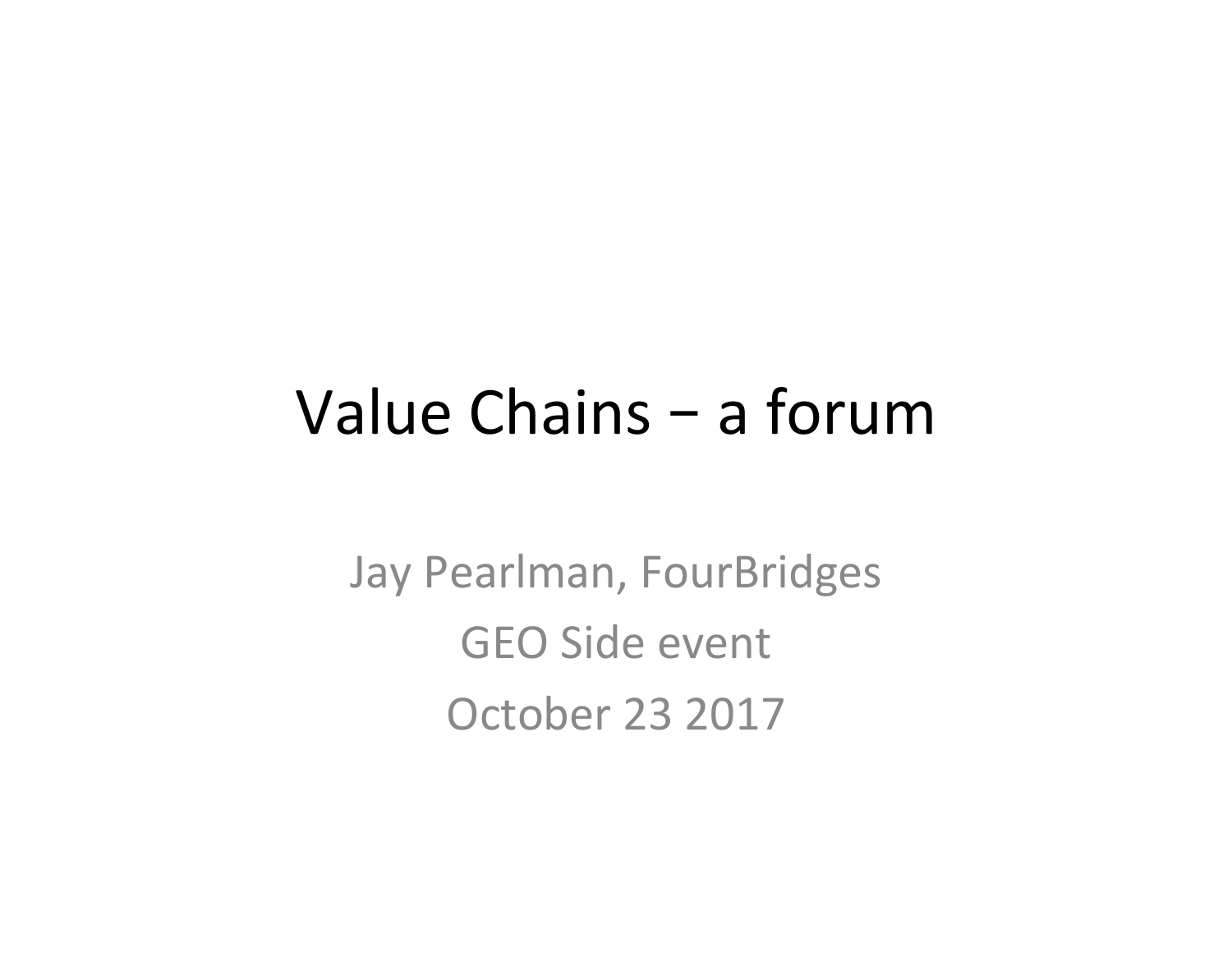## VC Development WG

- Group 1 Effect of Increasing Temperatures on Human Health
- Group 2 Flood Events
- Group 3 Harmful Algal Blooms: effects on Human Helath, Recreation and Tourism
- Group  $4$  Energy and Mineral Supply
- Group 5 Effects of Natural Hazards on Transportation Systems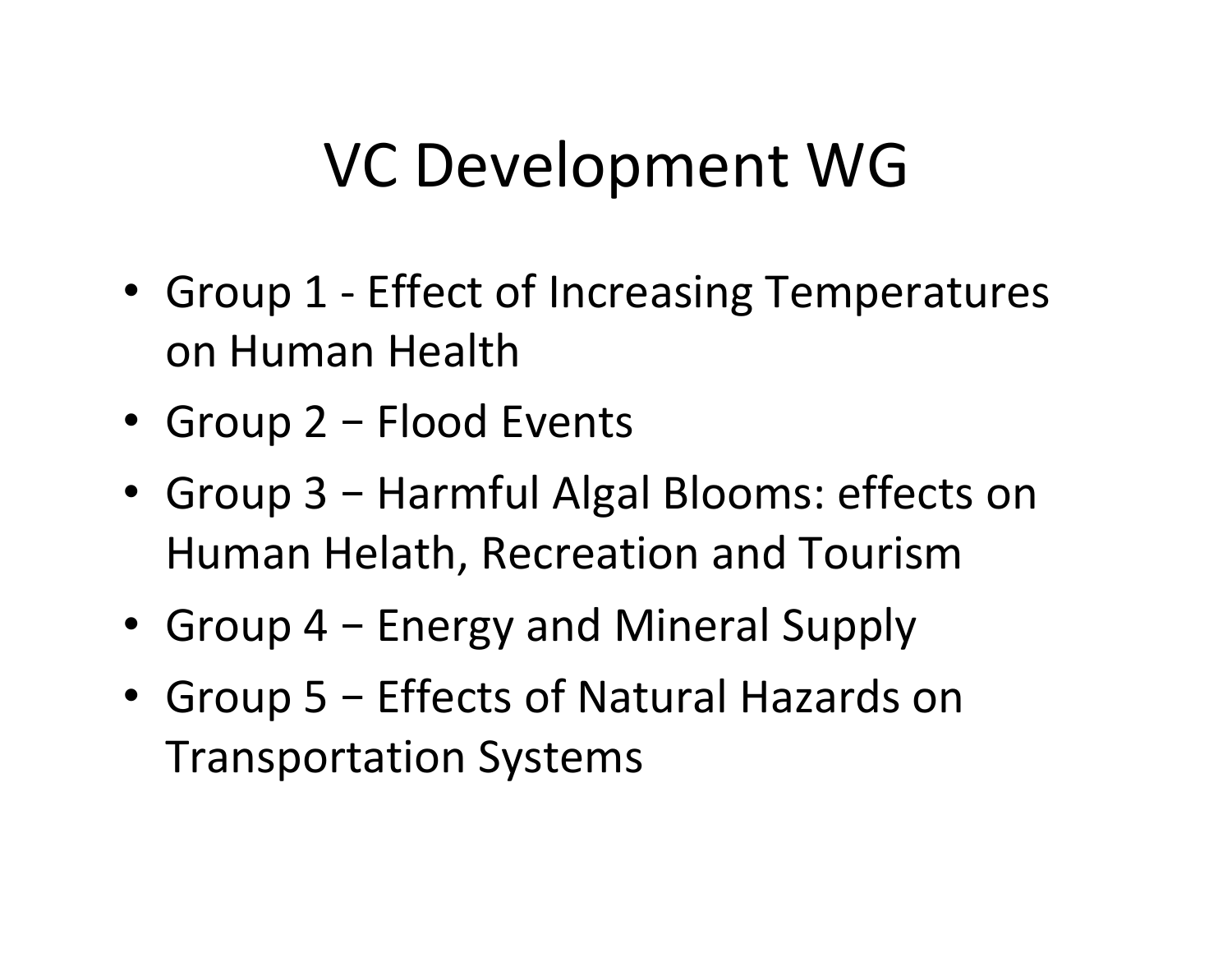## Breakout Report

- What is the basic structure of the value chain?
- What are the challenges with the value chain?
- What are the data requirements for the value chain?
- What are the unanswered questions or issues with the value chain?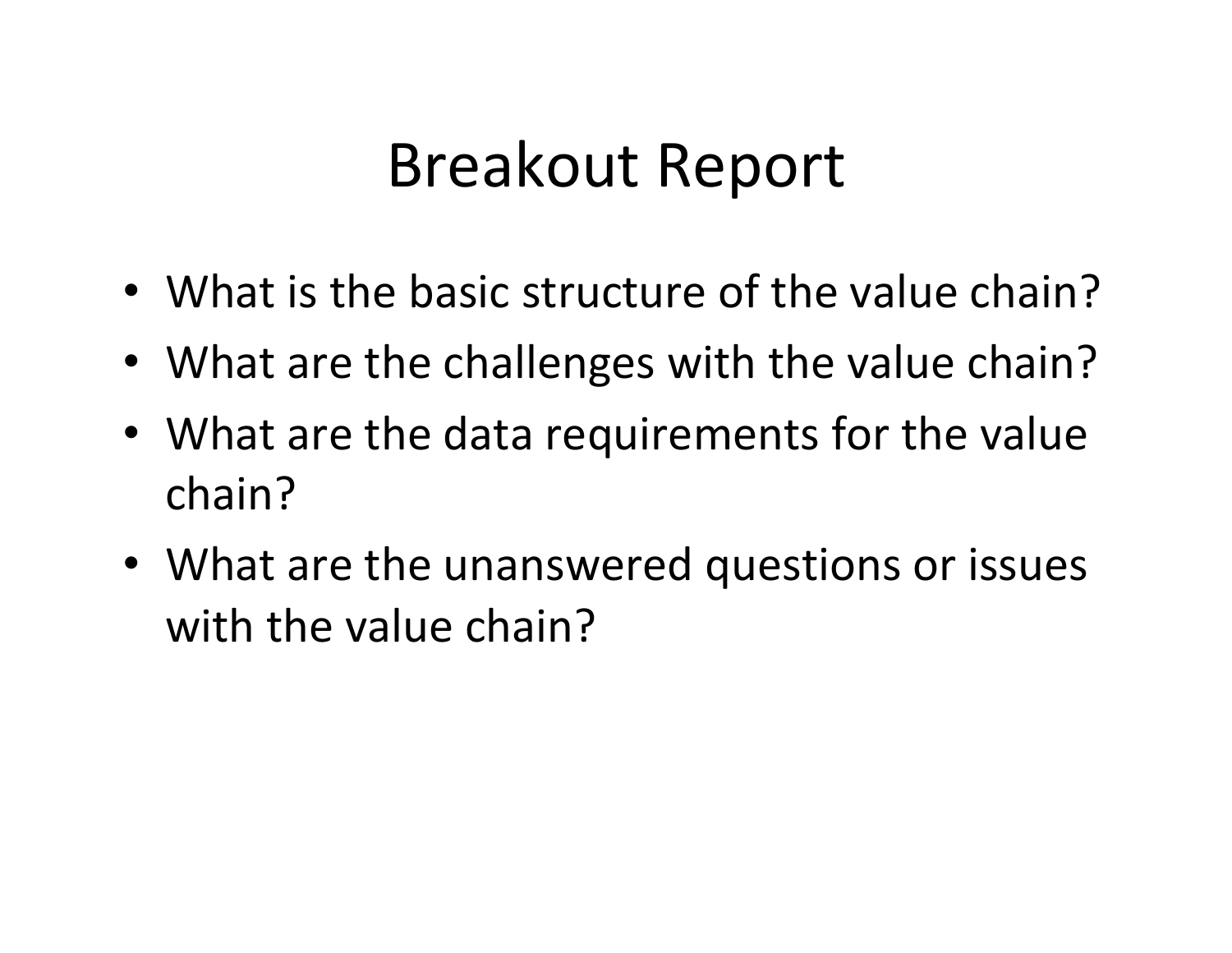- Andreas Veispak Movement to open data
- Robust case studies but tend to be specific and the expansion of these are hard to address.
- Alan The need for counterfactual is important. What happens if we did not have earth observation information
- Stephane the issue is that predictions (for flood) brings different and unexpected responses from people. Moving the piano and the vacuum cleaner. Interaction with users **needs to be a priority for co-design**
- It may be easier to get a minimum impact which shows sufficient return. Marginal cost is only relevant if you are competitive and thus is not necessarily going to have a big impact.
- Andy Is GDP the right measure. Butan measures happiness. Lack of agreement on how to measure value of information. Use Google example where most of the **balance sheet is information.**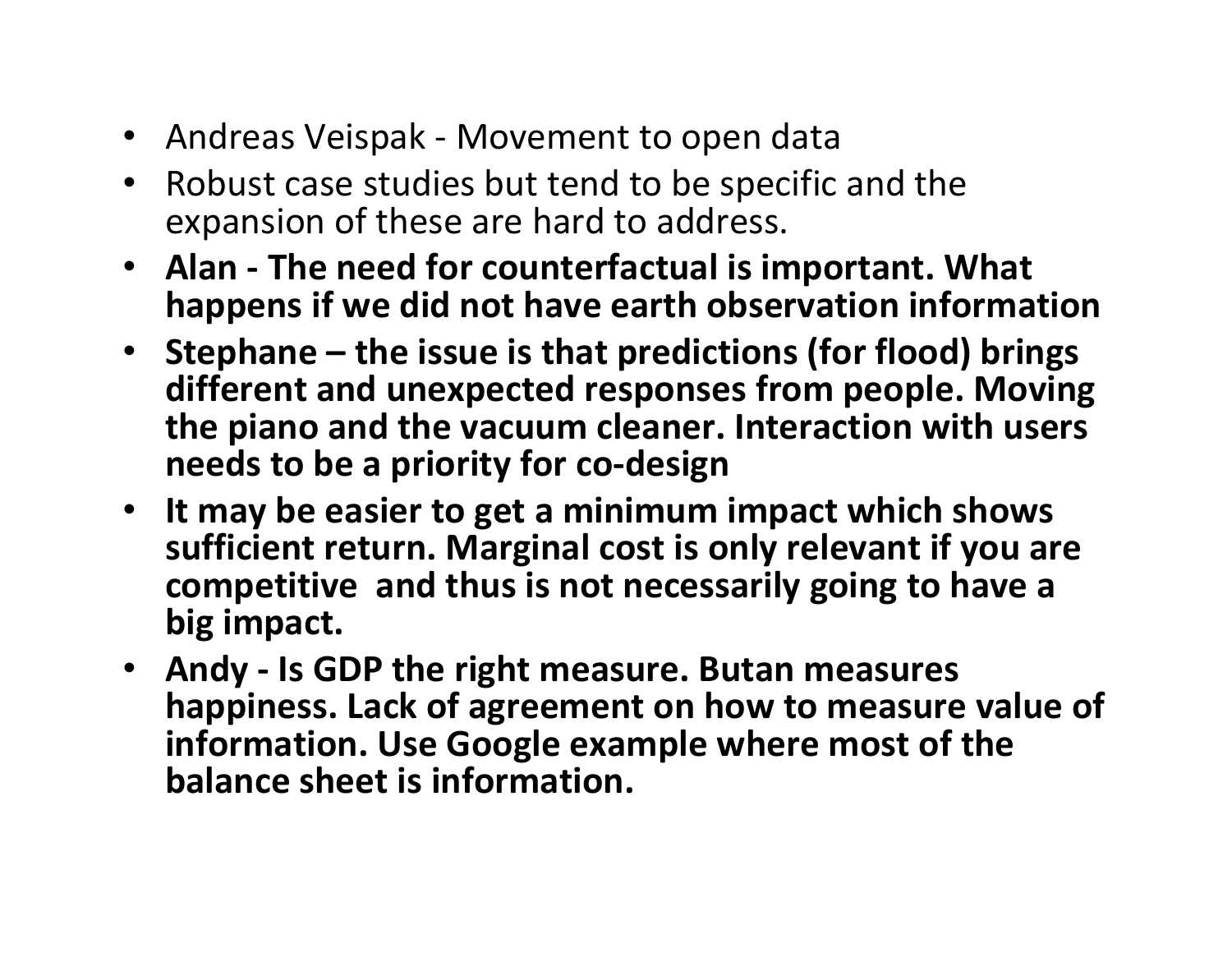- Andy we need communication experts like we had **at OECD**
- Stefane talk about people, not disasters. Kids remaining out of school after a hurricane in **Nicaragua.**
- Stephane Hallegatte the issue is that predictions **(for flood) brings different and unexpected responses** from people. Moving the piano and the vacuum cleaner. Interaction with users needs to be a priority **for co-design**
- Andreas Picture vs words. Does it work better?
- Gerald connect to users and ensure ability to share.
- **Rudy Science communication!!! Narratives of efficacy** – they needs to be framed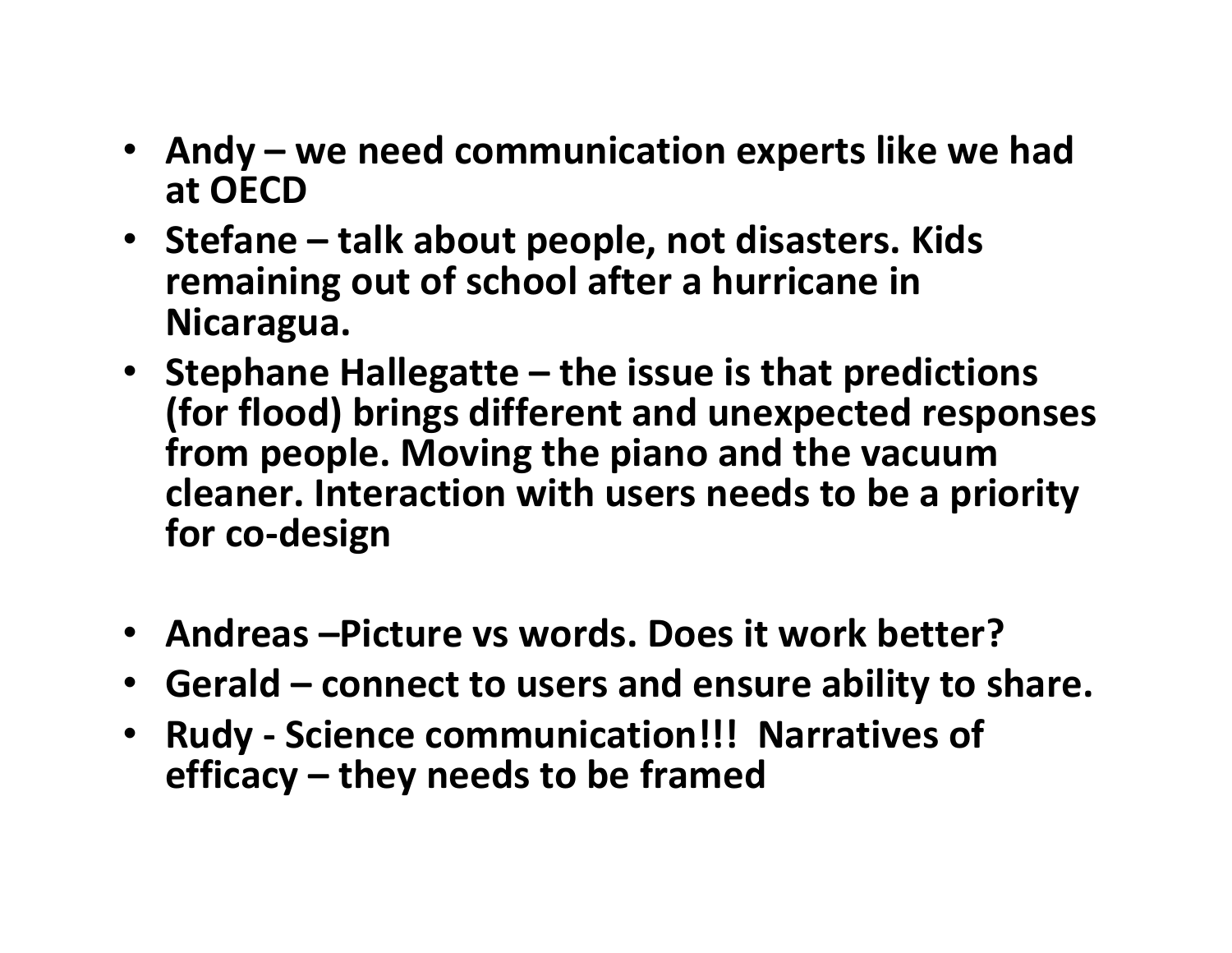## A Value Chain(s)

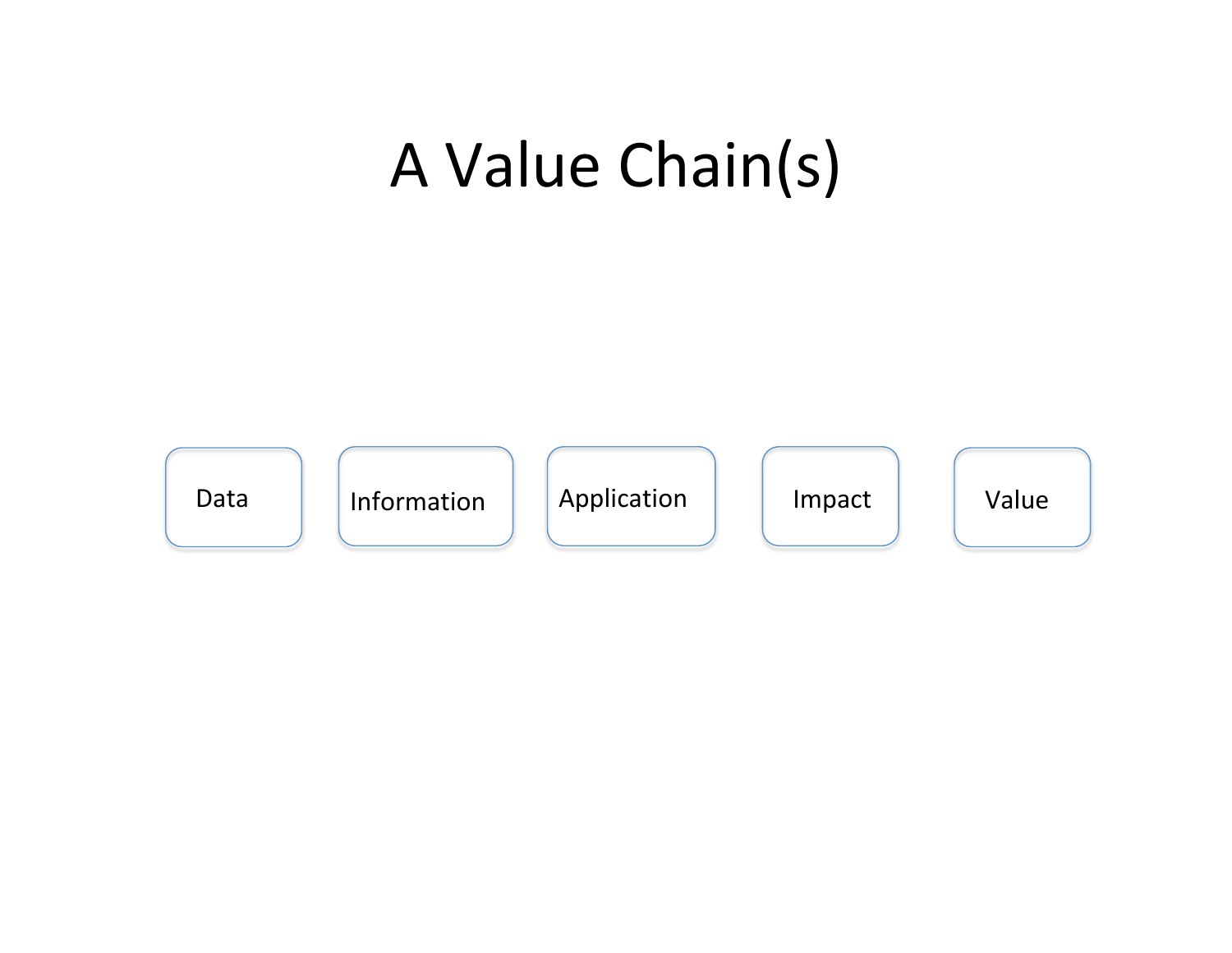- What is a value chain
- What data requirements what is the critical information that has significant leverage
- Story telling
- Forms of communication  $-$  in this twitter age we have done damage to the elevator speeches
	- What single image represents communication of your recommendations to the end users